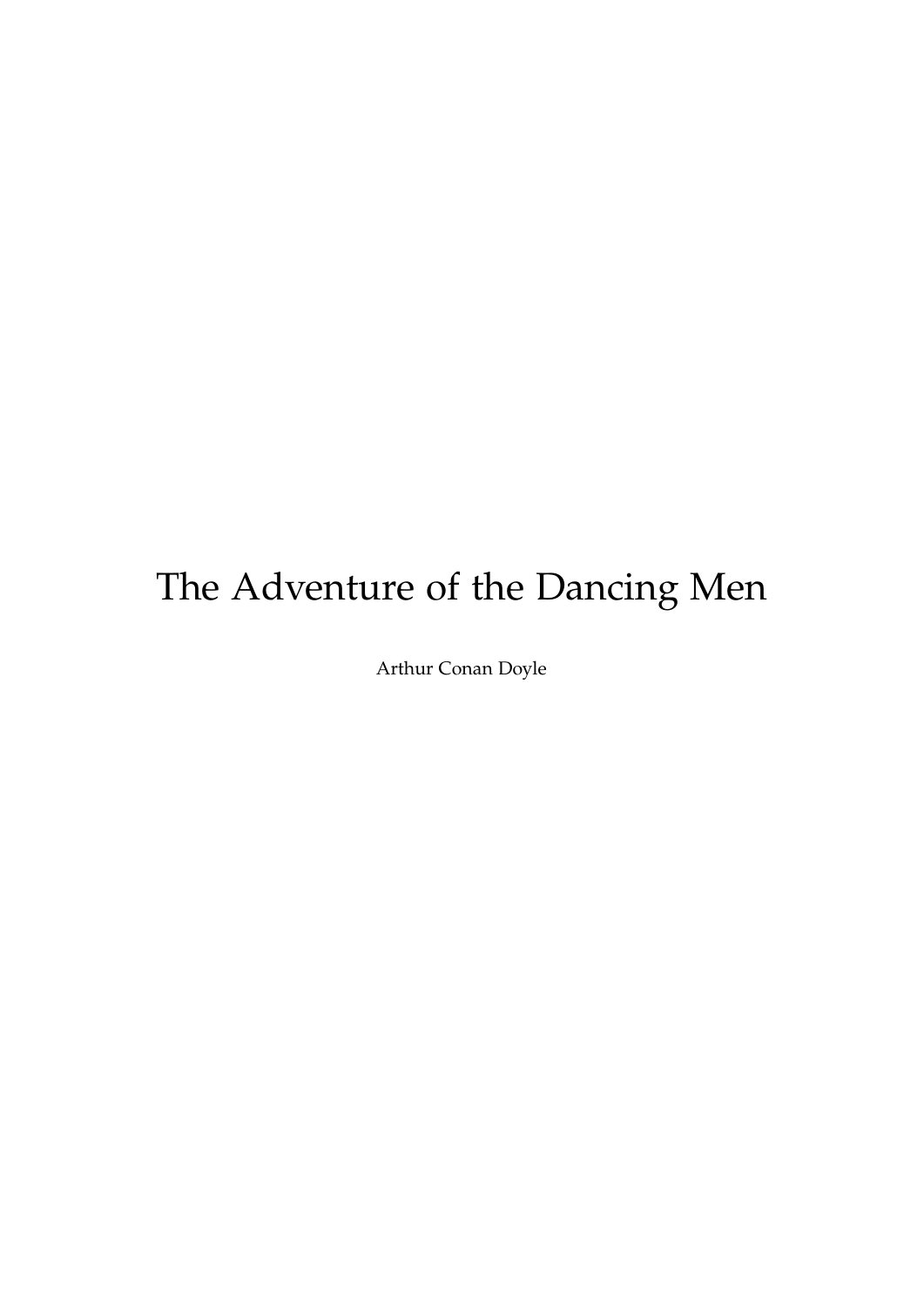This text is provided to you "as-is" without any warranty. No warranties of any kind, expressed or implied, are made to you as to the text or any medium it may be on, including but not limited to warranties of merchantablity or fitness for a particular purpose.

This text was formatted from various free ASCII and HTML variants. See<http://sherlock-holm.es> for an electronic form of this text and additional information about it.

Pictures for "The Adventure of the Dancing Men" were taken from a 1915 edition of "The Return of Sherlock Holmes" by Smith, Elder & Co. of London.

This text comes from the collection's version 3.1.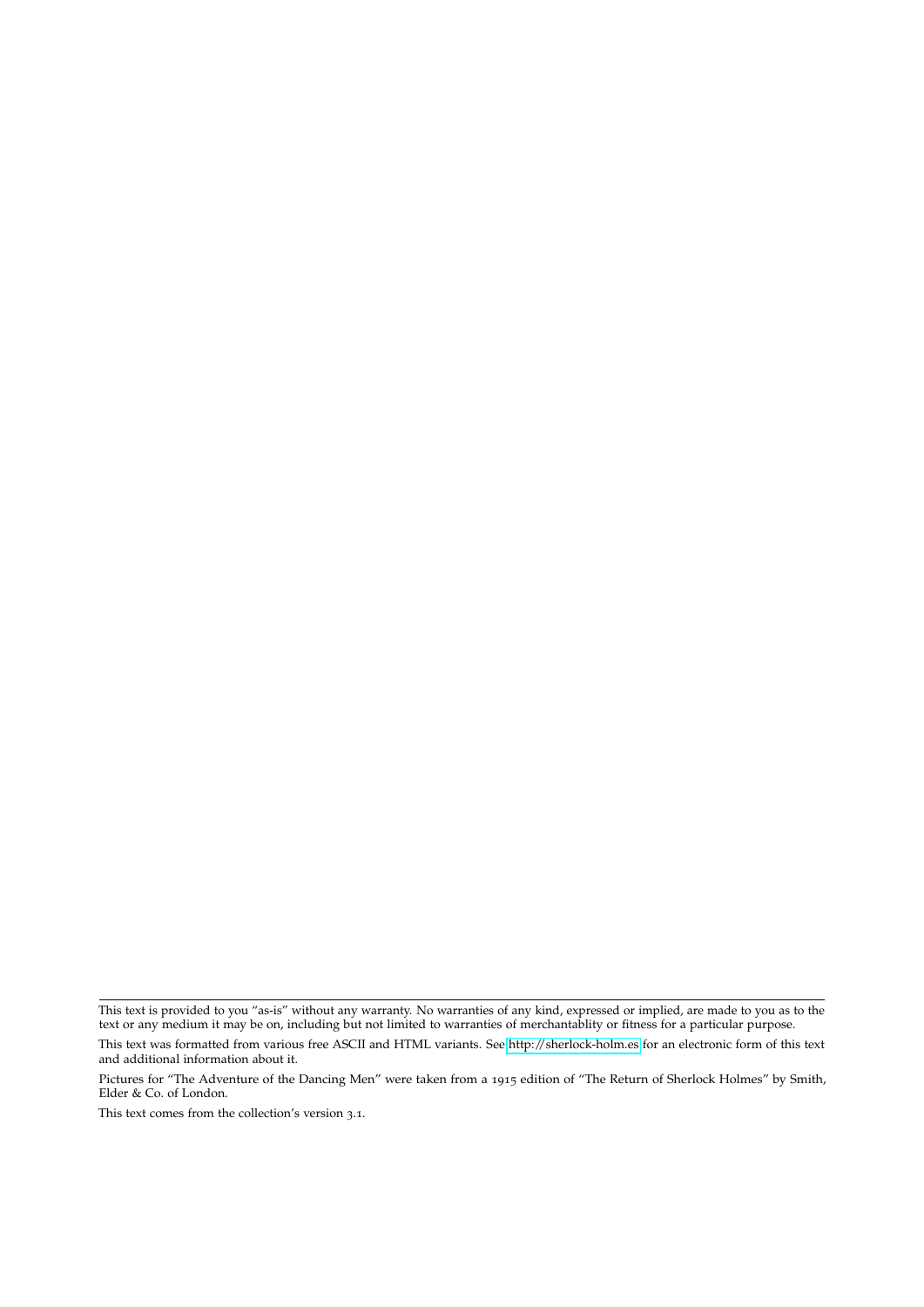

brewing a particularly malodorous prod- $\bigotimes_{i=1}^{\infty}$  olmes had been seated for some hours  $\frac{1}{2}$  in silence with his long, thin back curved  $\mathbb{Z}$  over a chemical vessel in which he was

uct. His head was sunk upon his breast, and he looked from my point of view like a strange, lank bird, with dull grey plumage and a black top-knot.

"So, Watson," said he, suddenly, "you do not propose to invest in South African securities?"

I gave a start of astonishment. Accustomed as I was to Holmes's curious faculties, this sudden intrusion into my most intimate thoughts was utterly inexplicable.

"How on earth do you know that?" I asked.

He wheeled round upon his stool, with a steaming test-tube in his hand and a gleam of amusement in his deep-set eyes.

"Now, Watson, confess yourself utterly taken aback," said he.

"I am."

"I ought to make you sign a paper to that effect."

"Why?"

"Because in five minutes you will say that it is all so absurdly simple."

"I am sure that I shall say nothing of the kind."

"You see, my dear Watson"—he propped his test-tube in the rack and began to lecture with the air of a professor addressing his class—"it is not really difficult to construct a series of inferences, each dependent upon its predecessor and each simple in itself. If, after doing so, one simply knocks out all the central inferences and presents one's audience with the starting-point and the conclusion, one may produce a startling, though possibly a meretricious, effect. Now, it was not really difficult, by an inspection of the groove between your left forefinger and thumb, to feel sure that you did *not* propose to invest your small capital in the goldfields."

"I see no connection."

"Very likely not; but I can quickly show you a close connection. Here are the missing links of the very simple chain: 1. You had chalk between your left finger and thumb when you returned from the club last night. 2. You put chalk there when you play billiards to steady the cue. 3. You never play billiards except with Thurston. 4. You told me four weeks ago that Thurston had an option on some South African property which would expire in a month, and which he desired you to share with him. 5. Your cheque-book is locked in my drawer, and you have not asked for the key. 6. You do not propose to invest your money in this manner."

"How absurdly simple!" I cried.

"Quite so!" said he, a little nettled. "Every problem becomes very childish when once it is explained to you. Here is an unexplained one. See what you can make of that, friend Watson." He tossed a sheet of paper upon the table and turned once more to his chemical analysis.

I looked with amazement at the absurd hieroglyphics upon the paper.

"Why, Holmes, it is a child's drawing," I cried.

"Oh, that's your idea!"

"What else should it be?"

"That is what Mr. Hilton Cubitt, of Ridling Thorpe Manor, Norfolk, is very anxious to know. This little conundrum came by the first post, and he was to follow by the next train. There's a ring at the bell, Watson. I should not be very much surprised if this were he."

A heavy step was heard upon the stairs, and an instant later there entered a tall, ruddy, cleanshaven gentleman, whose clear eyes and florid cheeks told of a life led far from the fogs of Baker Street. He seemed to bring a whiff of his strong, fresh, bracing, east-coast air with him as he entered. Having shaken hands with each of us, he was about to sit down when his eye rested upon the paper with the curious markings, which I had just examined and left upon the table.

"Well, Mr. Holmes, what do you make of these?" he cried. "They told me that you were fond of queer mysteries, and I don't think you can find a queerer one than that. I sent the paper on ahead so that you might have time to study it before I came."

"It is certainly rather a curious production," said Holmes. "At first sight it would appear to be some childish prank. It consists of a number of absurd little figures dancing across the paper upon which they are drawn. Why should you attribute any importance to so grotesque an object?"

"I never should, Mr. Holmes. But my wife does. It is frightening her to death. She says nothing, but I can see terror in her eyes. That's why I want to sift the matter to the bottom."

Holmes held up the paper so that the sunlight shone full upon it. It was a page torn from a notebook. The markings were done in pencil, and ran in this way:—

\*\*\*\*\*\*\*\*\*\*\*\*\*\*\*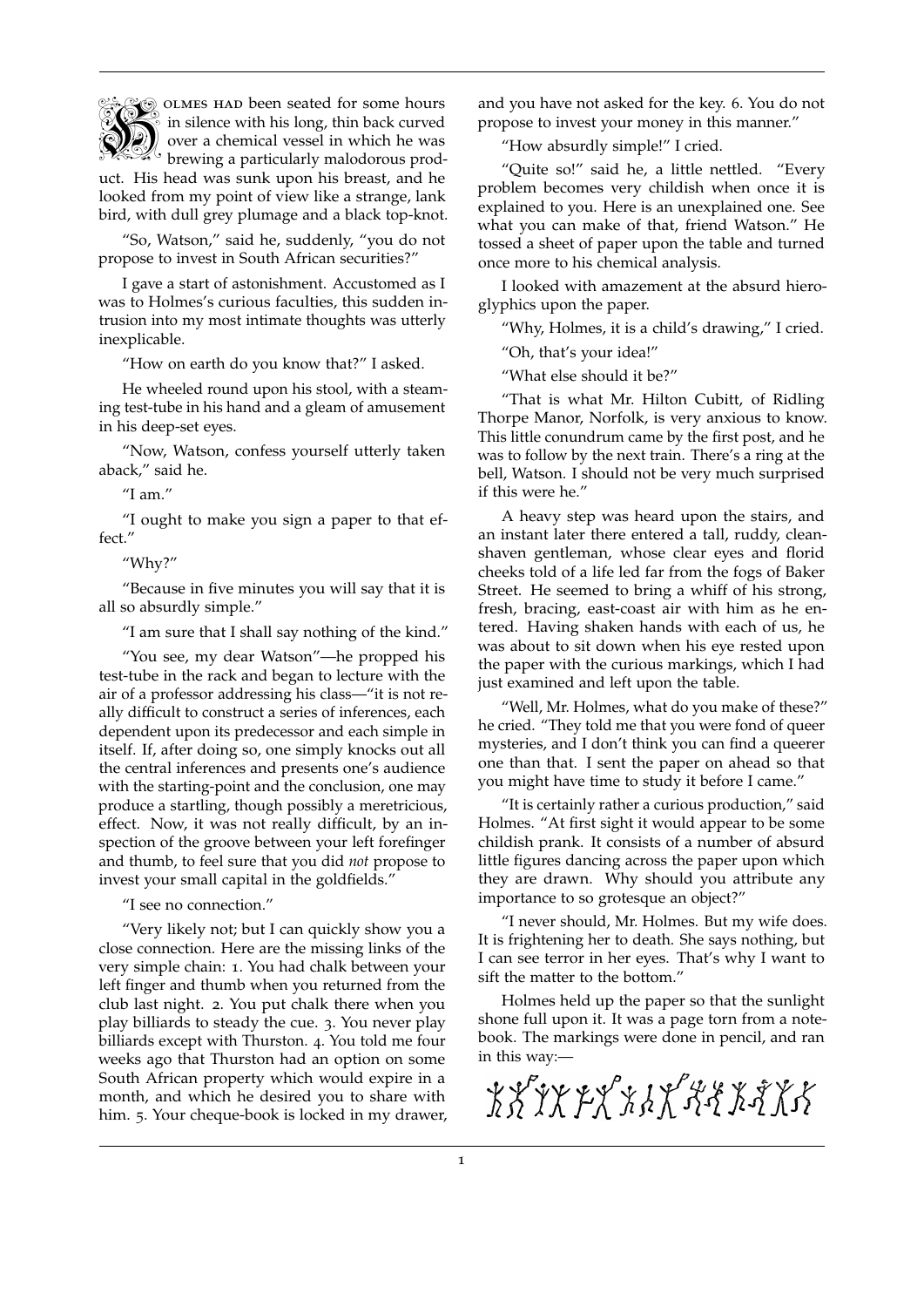Holmes examined it for some time, and then, folding it carefully up, he placed it in his pocketbook.

"This promises to be a most interesting and unusual case," said he. "You gave me a few particulars in your letter, Mr. Hilton Cubitt, but I should be very much obliged if you would kindly go over it all again for the benefit of my friend, Dr. Watson."

"I'm not much of a story-teller," said our visitor, nervously clasping and unclasping his great, strong hands. "You'll just ask me anything that I don't make clear. I'll begin at the time of my marriage last year; but I want to say first of all that, though I'm not a rich man, my people have been at Ridling Thorpe for a matter of five centuries, and there is no better known family in the County of Norfolk. Last year I came up to London for the Jubilee, and I stopped at a boarding-house in Russell Square, because Parker, the vicar of our parish, was staying in it. There was an American young lady there—Patrick was the name—Elsie Patrick. In some way we became friends, until before my month was up I was as much in love as a man could be. We were quietly married at a registry office, and we returned to Norfolk a wedded couple. You'll think it very mad, Mr. Holmes, that a man of a good old family should marry a wife in this fashion, knowing nothing of her past or of her people; but if you saw her and knew her it would help you to understand.

"She was very straight about it, was Elsie. I can't say that she did not give me every chance of getting out of it if I wished to do so. 'I have had some very disagreeable associations in my life,' said she; 'I wish to forget all about them. I would rather never allude to the past, for it is very painful to me. If you take me, Hilton, you will take a woman who has nothing that she need be personally ashamed of; but you will have to be content with my word for it, and to allow me to be silent as to all that passed up to the time when I became yours. If these conditions are too hard, then go back to Norfolk and leave me to the lonely life in which you found me.' It was only the day before our wedding that she said those very words to me. I told her that I was content to take her on her own terms, and I have been as good as my word.

"Well, we have been married now for a year, and very happy we have been. But about a month ago, at the end of June, I saw for the first time signs of trouble. One day my wife received a letter from America. I saw the American stamp. She turned deadly white, read the letter, and threw it into the fire. She made no allusion to it afterwards, and

I made none, for a promise is a promise; but she has never known an easy hour from that moment. There is always a look of fear upon her face—a look as if she were waiting and expecting. She would do better to trust me. She would find that I was her best friend. But until she speaks I can say nothing. Mind you, she is a truthful woman, Mr. Holmes, and whatever trouble there may have been in her past life it has been no fault of hers. I am only a simple Norfolk squire, but there is not a man in England who ranks his family honour more highly than I do. She knows it well, and she knew it well before she married me. She would never bring any stain upon it—of that I am sure.

"Well, now I come to the queer part of my story. About a week ago—it was the Tuesday of last week—I found on one of the window-sills a number of absurd little dancing figures, like these upon the paper. They were scrawled with chalk. I thought that it was the stable-boy who had drawn them, but the lad swore he knew nothing about it. Anyhow, they had come there during the night. I had them washed out, and I only mentioned the matter to my wife afterwards. To my surprise she took it very seriously, and begged me if any more came to let her see them. None did come for a week, and then yesterday morning I found this paper lying on the sun-dial in the garden. I showed it to Elsie, and down she dropped in a dead faint. Since then she has looked like a woman in a dream, half dazed, and with terror always lurking in her eyes. It was then that I wrote and sent the paper to you, Mr. Holmes. It was not a thing that I could take to the police, for they would have laughed at me, but you will tell me what to do. I am not a rich man; but if there is any danger threatening my little woman I would spend my last copper to shield her."

He was a fine creature, this man of the old English soil, simple, straight, and gentle, with his great, earnest blue eyes and broad, comely face. His love for his wife and his trust in her shone in his features. Holmes had listened to his story with the utmost attention, and now he sat for some time in silent thought.

"Don't you think, Mr. Cubitt," said he, at last, "that your best plan would be to make a direct appeal to your wife, and to ask her to share her secret with you?"

Hilton Cubitt shook his massive head.

"A promise is a promise, Mr. Holmes. If Elsie wished to tell me she would. If not, it is not for me to force her confidence. But I am justified in taking my own line—and I will."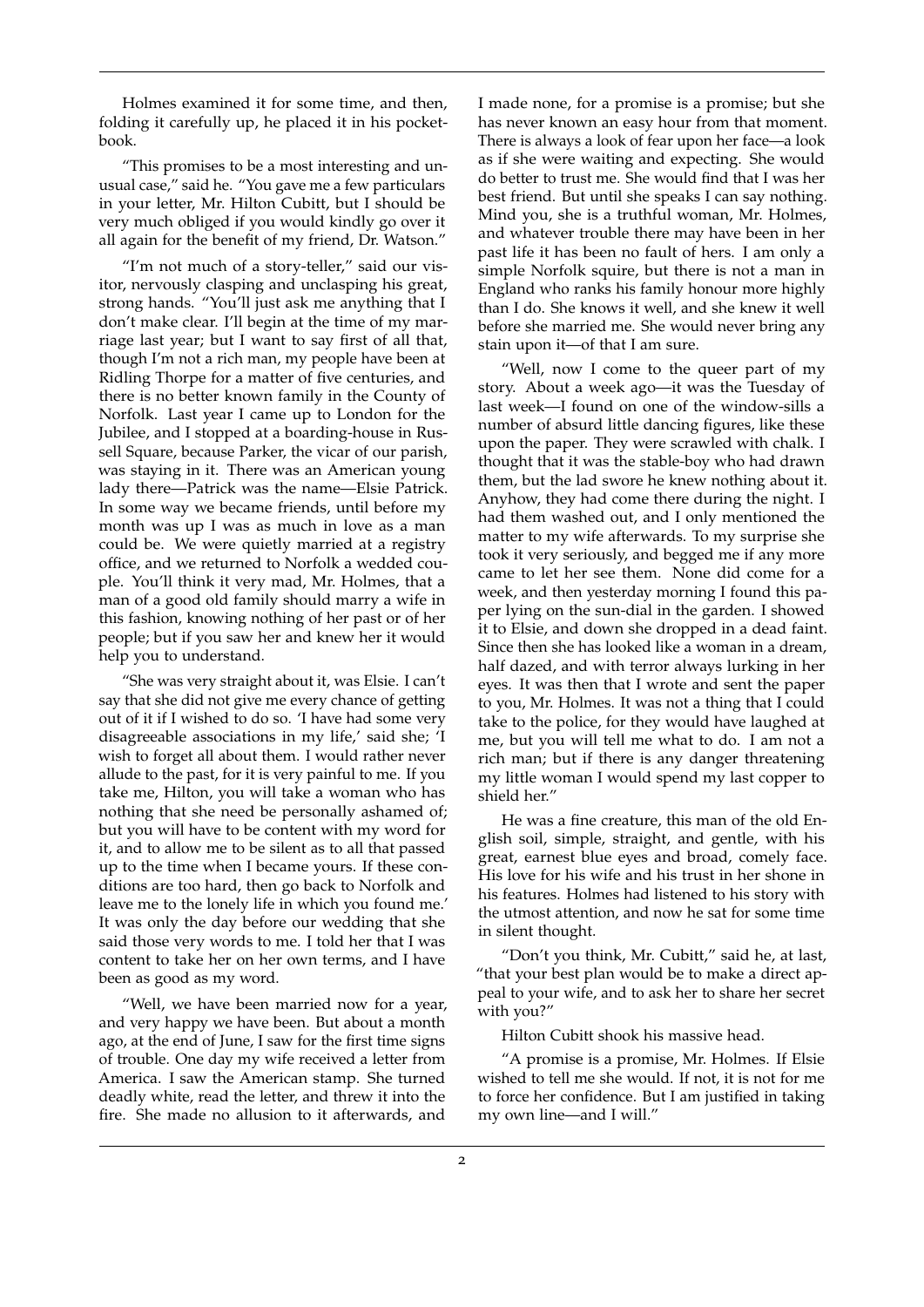"Then I will help you with all my heart. In the first place, have you heard of any strangers being seen in your neighbourhood?"

 $''$ No."

"I presume that it is a very quiet place. Any fresh face would cause comment?"

"In the immediate neighbourhood, yes. But we have several small watering-places not very far away. And the farmers take in lodgers."

"These hieroglyphics have evidently a meaning. If it is a purely arbitrary one it may be impossible for us to solve it. If, on the other hand, it is systematic, I have no doubt that we shall get to the bottom of it. But this particular sample is so short that I can do nothing, and the facts which you have brought me are so indefinite that we have no basis for an investigation. I would suggest that you return to Norfolk, that you keep a keen look-out, and that you take an exact copy of any fresh dancing men which may appear. It is a thousand pities that we have not a reproduction of those which were done in chalk upon the window-sill. Make a discreet inquiry also as to any strangers in the neighbourhood. When you have collected some fresh evidence come to me again. That is the best advice which I can give you, Mr. Hilton Cubitt. If there are any pressing fresh developments I shall be always ready to run down and see you in your Norfolk home."

The interview left Sherlock Holmes very thoughtful, and several times in the next few days I saw him take his slip of paper from his note-book and look long and earnestly at the curious figures inscribed upon it. He made no allusion to the affair, however, until one afternoon a fortnight or so later. I was going out when he called me back.

"You had better stay here, Watson."

"Why?"

"Because I had a wire from Hilton Cubitt this morning—you remember Hilton Cubitt, of the dancing men? He was to reach Liverpool Street at one-twenty. He may be here at any moment. I gather from his wire that there have been some new incidents of importance."

We had not long to wait, for our Norfolk squire came straight from the station as fast as a hansom could bring him. He was looking worried and depressed, with tired eyes and a lined forehead.

"It's getting on my nerves, this business, Mr. Holmes," said he, as he sank, like a wearied man, into an arm-chair. "It's bad enough to feel that you are surrounded by unseen, unknown folk, who have some kind of design upon you; but when, in addition to that, you know that it is just killing your

wife by inches, then it becomes as much as flesh and blood can endure. She's wearing away under it—just wearing away before my eyes."

"Has she said anything yet?"

"No, Mr. Holmes, she has not. And yet there have been times when the poor girl has wanted to speak, and yet could not quite bring herself to take the plunge. I have tried to help her; but I dare say I did it clumsily, and scared her off from it. She has spoken about my old family, and our reputation in the county, and our pride in our unsullied honour, and I always felt it was leading to the point; but somehow it turned off before we got there."

"But you have found out something for yourself?"

"A good deal, Mr. Holmes. I have several fresh dancing men pictures for you to examine, and, what is more important, I have seen the fellow."

"What, the man who draws them?"

"Yes, I saw him at his work. But I will tell you everything in order. When I got back after my visit to you, the very first thing I saw next morning was a fresh crop of dancing men. They had been drawn in chalk upon the black wooden door of the toolhouse, which stands beside the lawn in full view of the front windows. I took an exact copy, and here it is." He unfolded a paper and laid it upon the table. Here is a copy of the hieroglyphics:-

 $XX X Y Y Y Y X Z$ 

"Excellent!" said Holmes. "Excellent! Pray continue."

"When I had taken the copy I rubbed out the marks; but two mornings later a fresh inscription had appeared. I have a copy of it here":—

 $3388$   $13374$ 

Holmes rubbed his hands and chuckled with delight.

"Our material is rapidly accumulating," said he.

"Three days later a message was left scrawled upon paper, and placed under a pebble upon the sun-dial. Here it is. The characters are, as you see, exactly the same as the last one. After that I determined to lie in wait; so I got out my revolver and I sat up in my study, which overlooks the lawn and garden. About two in the morning I was seated by the window, all being dark save for the moonlight outside, when I heard steps behind me, and there was my wife in her dressing-gown. She implored me to come to bed. I told her frankly that I wished to see who it was who played such absurd tricks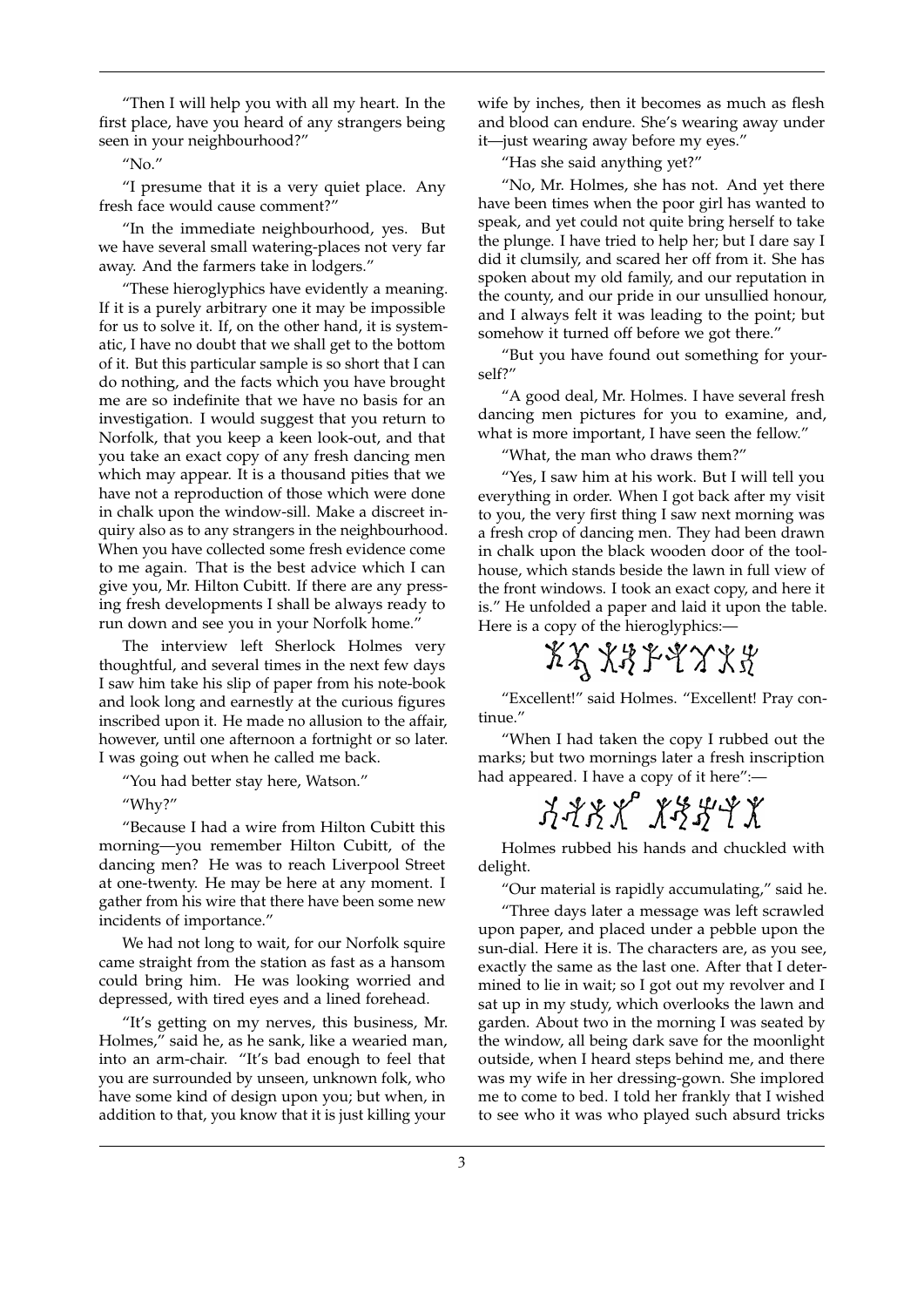upon us. She answered that it was some senseless practical joke, and that I should not take any notice of it.

" 'If it really annoys you, Hilton, we might go and travel, you and I, and so avoid this nuisance.'

" 'What, be driven out of our own house by a practical joker?' said I. 'Why, we should have the whole county laughing at us.'

" 'Well, come to bed,' said she, 'and we can discuss it in the morning.'

"Suddenly, as she spoke, I saw her white face grow whiter yet in the moonlight, and her hand tightened upon my shoulder. Something was moving in the shadow of the tool-house. I saw a dark, creeping figure which crawled round the corner and squatted in front of the door. Seizing my pistol I was rushing out, when my wife threw her arms round me and held me with convulsive strength. I tried to throw her off, but she clung to me most desperately. At last I got clear, but by the time I had opened the door and reached the house the creature was gone. He had left a trace of his presence, however, for there on the door was the very same arrangement of dancing men which had already twice appeared, and which I have copied on that paper. There was no other sign of the fellow anywhere, though I ran all over the grounds. And yet the amazing thing is that he must have been there all the time, for when I examined the door again in the morning he had scrawled some more of his pictures under the line which I had already seen."

"Have you that fresh drawing?"

"Yes; it is very short, but I made a copy of it, and here it is."

Again he produced a paper. The new dance was in this form:—

## $XX+X$

"Tell me," said Holmes—and I could see by his eyes that he was much excited—"was this a mere addition to the first, or did it appear to be entirely separate?"

"It was on a different panel of the door."

"Excellent! This is far the most important of all for our purpose. It fills me with hopes. Now, Mr. Hilton Cubitt, please continue your most interesting statement."

"I have nothing more to say, Mr. Holmes, except that I was angry with my wife that night for having held me back when I might have caught the skulking rascal. She said that she feared that I might come to harm. For an instant it had crossed my mind that perhaps what she really feared was that *he* might come to harm, for I could not doubt that she knew who this man was and what he meant by these strange signals. But there is a tone in my wife's voice, Mr. Holmes, and a look in her eyes which forbid doubt, and I am sure that it was indeed my own safety that was in her mind. There's the whole case, and now I want your advice as to what I ought to do. My own inclination is to put half-a-dozen of my farm lads in the shrubbery, and when this fellow comes again to give him such a hiding that he will leave us in peace for the future."

"I fear it is too deep a case for such simple remedies," said Holmes. "How long can you stay in London?"

"I must go back to-day. I would not leave my wife alone all night for anything. She is very nervous and begged me to come back."

"I dare say you are right. But if you could have stopped I might possibly have been able to return with you in a day or two. Meanwhile you will leave me these papers, and I think that it is very likely that I shall be able to pay you a visit shortly and to throw some light upon your case."

Sherlock Holmes preserved his calm professional manner until our visitor had left us, although it was easy for me, who knew him so well, to see that he was profoundly excited. The moment that Hilton Cubitt's broad back had disappeared through the door my comrade rushed to the table, laid out all the slips of paper containing dancing men in front of him, and threw himself into an intricate and elaborate calculation. For two hours I watched him as he covered sheet after sheet of paper with figures and letters, so completely absorbed in his task that he had evidently forgotten my presence. Sometimes he was making progress and whistled and sang at his work; sometimes he was puzzled, and would sit for long spells with a furrowed brow and a vacant eye. Finally he sprang from his chair with a cry of satisfaction, and walked up and down the room rubbing his hands together. Then he wrote a long telegram upon a cable form. "If my answer to this is as I hope, you will have a very pretty case to add to your collection, Watson," said he. "I expect that we shall be able to go down to Norfolk to-morrow, and to take our friend some very definite news as to the secret of his annoyance."

I confess that I was filled with curiosity, but I was aware that Holmes liked to make his disclosures at his own time and in his own way; so I waited until it should suit him to take me into his confidence.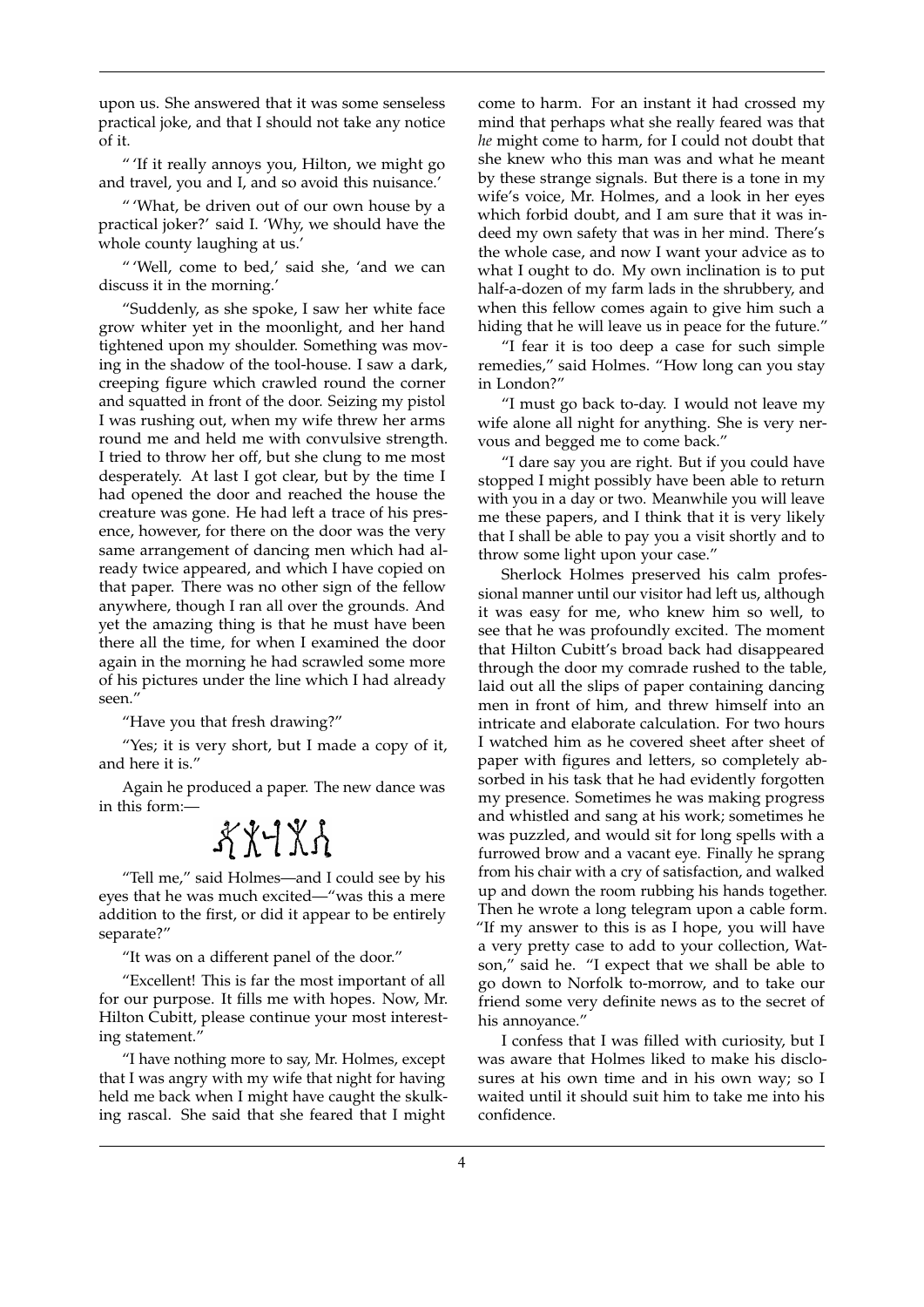But there was a delay in that answering telegram, and two days of impatience followed, during which Holmes pricked up his ears at every ring of the bell. On the evening of the second there came a letter from Hilton Cubitt. All was quiet with him, save that a long inscription had appeared that morning upon the pedestal of the sun-dial. He inclosed a copy of it, which is here reproduced:—

### きゅうせききょうきゅう しゅうきょう エキュピコチ

Holmes bent over this grotesque frieze for some minutes, and then suddenly sprang to his feet with an exclamation of surprise and dismay. His face was haggard with anxiety.

"We have let this affair go far enough," said he. "Is there a train to North Walsham to-night?"

I turned up the time-table. The last had just gone.

"Then we shall breakfast early and take the very first in the morning," said Holmes. "Our presence is most urgently needed. Ah! here is our expected cablegram. One moment, Mrs. Hudson; there may be an answer. No, that is quite as I expected. This message makes it even more essential that we should not lose an hour in letting Hilton Cubitt know how matters stand, for it is a singular and a dangerous web in which our simple Norfolk squire is entangled."

So, indeed, it proved, and as I come to the dark conclusion of a story which had seemed to me to be only childish and bizarre I experience once again the dismay and horror with which I was filled. Would that I had some brighter ending to communicate to my readers, but these are the chronicles of fact, and I must follow to their dark crisis the strange chain of events which for some days made Ridling Thorpe Manor a household word through the length and breadth of England.

We had hardly alighted at North Walsham, and mentioned the name of our destination, when the station-master hurried towards us. "I suppose that you are the detectives from London?" said he.

A look of annoyance passed over Holmes's face.

"What makes you think such a thing?"

"Because Inspector Martin from Norwich has just passed through. But maybe you are the surgeons. She's not dead—or wasn't by last accounts. You may be in time to save her yet—though it be for the gallows."

Holmes's brow was dark with anxiety.

"We are going to Ridling Thorpe Manor," said he, "but we have heard nothing of what has passed there."

"It's a terrible business," said the station-master. "They are shot, both Mr. Hilton Cubitt and his wife. She shot him and then herself—so the servants say. He's dead and her life is despaired of. Dear, dear, one of the oldest families in the County of Norfolk, and one of the most honoured."

Without a word Holmes hurried to a carriage, and during the long seven miles' drive he never opened his mouth. Seldom have I seen him so utterly despondent. He had been uneasy during all our journey from town, and I had observed that he had turned over the morning papers with anxious attention; but now this sudden realization of his worst fears left him in a blank melancholy. He leaned back in his seat, lost in gloomy speculation. Yet there was much around to interest us, for we were passing through as singular a country-side as any in England, where a few scattered cottages represented the population of to-day, while on every hand enormous square-towered churches bristled up from the flat, green landscape and told of the glory and prosperity of old East Anglia. At last the violet rim of the German Ocean appeared over the green edge of the Norfolk coast, and the driver pointed with his whip to two old brick and timber gables which projected from a grove of trees. "That's Ridling Thorpe Manor," said he.

As we drove up to the porticoed front door I observed in front of it, beside the tennis lawn, the black tool-house and the pedestalled sun-dial with which we had such strange associations. A dapper little man, with a quick, alert manner and a waxed moustache, had just descended from a high dogcart. He introduced himself as Inspector Martin, of the Norfolk Constabulary, and he was considerably astonished when he heard the name of my companion.

"Why, Mr. Holmes, the crime was only committed at three this morning. How could you hear of it in London and get to the spot as soon as I?"

"I anticipated it. I came in the hope of preventing it."

"Then you must have important evidence of which we are ignorant, for they were said to be a most united couple."

"I have only the evidence of the dancing men," said Holmes. "I will explain the matter to you later. Meanwhile, since it is too late to prevent this tragedy, I am very anxious that I should use the knowledge which I possess in order to ensure that justice be done. Will you associate me in your investigation, or will you prefer that I should act independently?"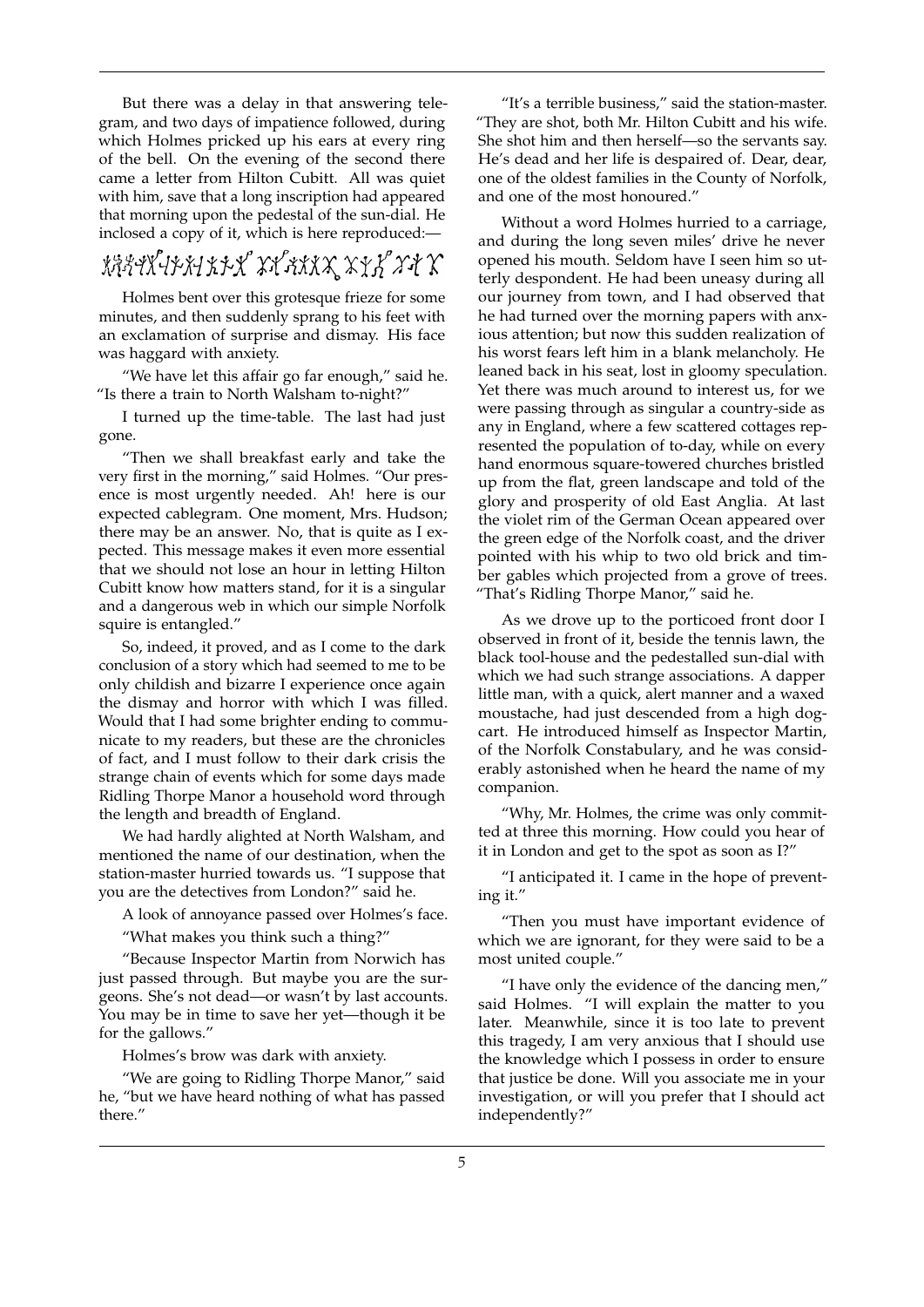"I should be proud to feel that we were acting together, Mr. Holmes," said the inspector, earnestly.

"In that case I should be glad to hear the evidence and to examine the premises without an instant of unnecessary delay."

Inspector Martin had the good sense to allow my friend to do things in his own fashion, and contented himself with carefully noting the results. The local surgeon, an old, white-haired man, had just come down from Mrs. Hilton Cubitt's room, and he reported that her injuries were serious, but not necessarily fatal. The bullet had passed through the front of her brain, and it would probably be some time before she could regain consciousness. On the question of whether she had been shot or had shot herself he would not venture to express any decided opinion. Certainly the bullet had been discharged at very close quarters. There was only the one pistol found in the room, two barrels of which had been emptied. Mr. Hilton Cubitt had been shot through the heart. It was equally conceivable that he had shot her and then himself, or that she had been the criminal, for the revolver lay upon the floor midway between them.

"Has he been moved?" asked Holmes.

"We have moved nothing except the lady. We could not leave her lying wounded upon the floor."

"How long have you been here, doctor?"

"Since four o'clock."

"Anyone else?"

"Yes, the constable here."

"And you have touched nothing?"

"Nothing."

"You have acted with great discretion. Who sent for you?"

"The housemaid, Saunders."

"Was it she who gave the alarm?"

"She and Mrs. King, the cook."

"Where are they now?"

"In the kitchen, I believe."

"Then I think we had better hear their story at once."

The old hall, oak-panelled and high-windowed, had been turned into a court of investigation. Holmes sat in a great, old-fashioned chair, his inexorable eyes gleaming out of his haggard face. I could read in them a set purpose to devote his life to this quest until the client whom he had failed to save should at last be avenged. The trim Inspector

Martin, the old, grey-headed country doctor, myself, and a stolid village policeman made up the rest of that strange company.

The two women told their story clearly enough. They had been aroused from their sleep by the sound of an explosion, which had been followed a minute later by a second one. They slept in adjoining rooms, and Mrs. King had rushed in to Saunders. Together they had descended the stairs. The door of the study was open and a candle was burning upon the table. Their master lay upon his face in the centre of the room. He was quite dead. Near the window his wife was crouching, her head leaning against the wall. She was horribly wounded, and the side of her face was red with blood. She breathed heavily, but was incapable of saying anything. The passage, as well as the room, was full of smoke and the smell of powder. The window was certainly shut and fastened upon the inside. Both women were positive upon the point. They had at once sent for the doctor and for the constable. Then, with the aid of the groom and the stable-boy, they had conveyed their injured mistress to her room. Both she and her husband had occupied the bed. She was clad in her dress—he in his dressing-gown, over his night clothes. Nothing had been moved in the study. So far as they knew there had never been any quarrel between husband and wife. They had always looked upon them as a very united couple.

These were the main points of the servants' evidence. In answer to Inspector Martin they were clear that every door was fastened upon the inside, and that no one could have escaped from the house. In answer to Holmes they both remembered that they were conscious of the smell of powder from the moment that they ran out of their rooms upon the top floor. "I commend that fact very carefully to your attention," said Holmes to his professional colleague. "And now I think that we are in a position to undertake a thorough examination of the room."

The study proved to be a small chamber, lined on three sides with books, and with a writing-table facing an ordinary window, which looked out upon the garden. Our first attention was given to the body of the unfortunate squire, whose huge frame lay stretched across the room. His disordered dress showed that he had been hastily aroused from sleep. The bullet had been fired at him from the front, and had remained in his body after penetrating the heart. His death had certainly been instantaneous and painless. There was no powder-marking either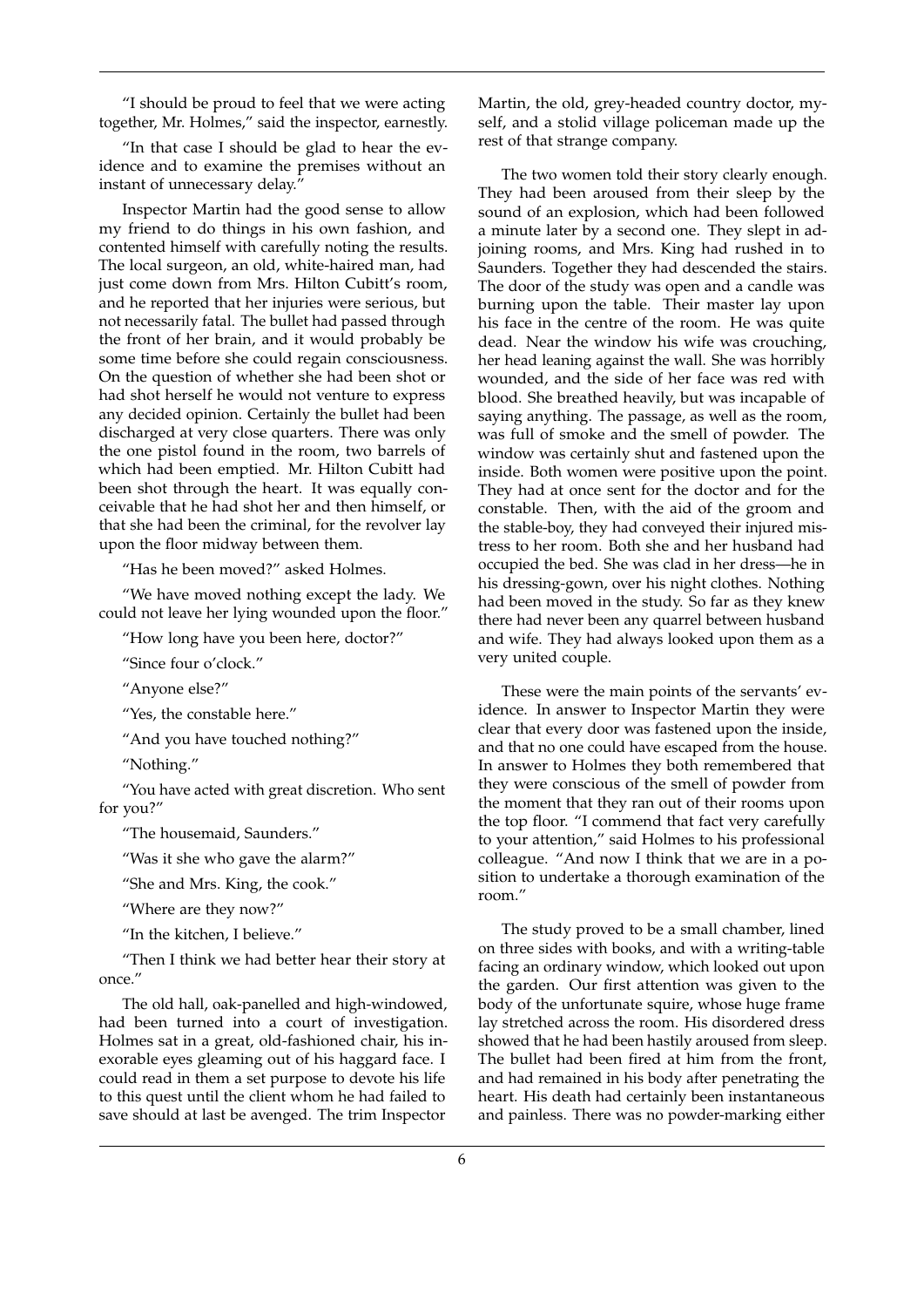upon his dressing-gown or on his hands. According to the country surgeon the lady had stains upon her face, but none upon her hand.

"The absence of the latter means nothing, though its presence may mean everything," said Holmes. "Unless the powder from a badly-fitting cartridge happens to spurt backwards, one may fire many shots without leaving a sign. I would suggest that Mr. Cubitt's body may now be removed. I suppose, doctor, you have not recovered the bullet which wounded the lady?"

"A serious operation will be necessary before that can be done. But there are still four cartridges in the revolver. Two have been fired and two wounds inflicted, so that each bullet can be accounted for."

"So it would seem," said Holmes. "Perhaps you can account also for the bullet which has so obviously struck the edge of the window?"

He had turned suddenly, and his long, thin finger was pointing to a hole which had been drilled right through the lower window-sash about an inch above the bottom.

"By George!" cried the inspector. "How ever did you see that?"

"Because I looked for it."

"Wonderful!" said the country doctor. "You are certainly right, sir. Then a third shot has been fired, and therefore a third person must have been present. But who could that have been and how could he have got away?"

"That is the problem which we are now about to solve," said Sherlock Holmes. "You remember, Inspector Martin, when the servants said that on leaving their room they were at once conscious of a smell of powder I remarked that the point was an extremely important one?"

"Yes, sir; but I confess I did not quite follow you."

"It suggested that at the time of the firing the window as well as the door of the room had been open. Otherwise the fumes of powder could not have been blown so rapidly through the house. A draught in the room was necessary for that. Both door and window were only open for a very short time, however."

"How do you prove that?"

"Because the candle has not guttered."

"Capital!" cried the inspector. "Capital!"

"Feeling sure that the window had been open at the time of the tragedy I conceived that there might have been a third person in the affair, who stood outside this opening and fired through it. Any shot directed at this person might hit the sash. I looked, and there, sure enough, was the bullet mark!"

"But how came the window to be shut and fastened?"

"The woman's first instinct would be to shut and fasten the window. But, halloa! what is this?"

It was a lady's hand-bag which stood upon the study table—a trim little hand-bag of crocodile-skin and silver. Holmes opened it and turned the contents out. There were twenty fifty-pound notes of the Bank of England, held together by an indiarubber band—nothing else.

"This must be preserved, for it will figure in the trial," said Holmes, as he handed the bag with its contents to the inspector. "It is now necessary that we should try to throw some light upon this third bullet, which has clearly, from the splintering of the wood, been fired from inside the room. I should like to see Mrs. King, the cook, again. You said, Mrs. King, that you were awakened by a *loud* explosion. When you said that, did you mean that it seemed to you to be louder than the second one?"

"Well, sir, it wakened me from my sleep, and so it is hard to judge. But it did seem very loud."

"You don't think that it might have been two shots fired almost at the same instant?"

"I am sure I couldn't say, sir."

"I believe that it was undoubtedly so. I rather think, Inspector Martin, that we have now exhausted all that this room can teach us. If you will kindly step round with me, we shall see what fresh evidence the garden has to offer."

A flower-bed extended up to the study window, and we all broke into an exclamation as we approached it. The flowers were trampled down, and the soft soil was imprinted all over with footmarks. Large, masculine feet they were, with peculiarly long, sharp toes. Holmes hunted about among the grass and leaves like a retriever after a wounded bird. Then, with a cry of satisfaction, he bent forward and picked up a little brazen cylinder.

"I thought so," said he; "the revolver had an ejector, and here is the third cartridge. I really think, Inspector Martin, that our case is almost complete."

The country inspector's face had shown his intense amazement at the rapid and masterful progress of Holmes's investigation. At first he had shown some disposition to assert his own position; but now he was overcome with admiration and ready to follow without question wherever Holmes led.

"Whom do you suspect?" he asked.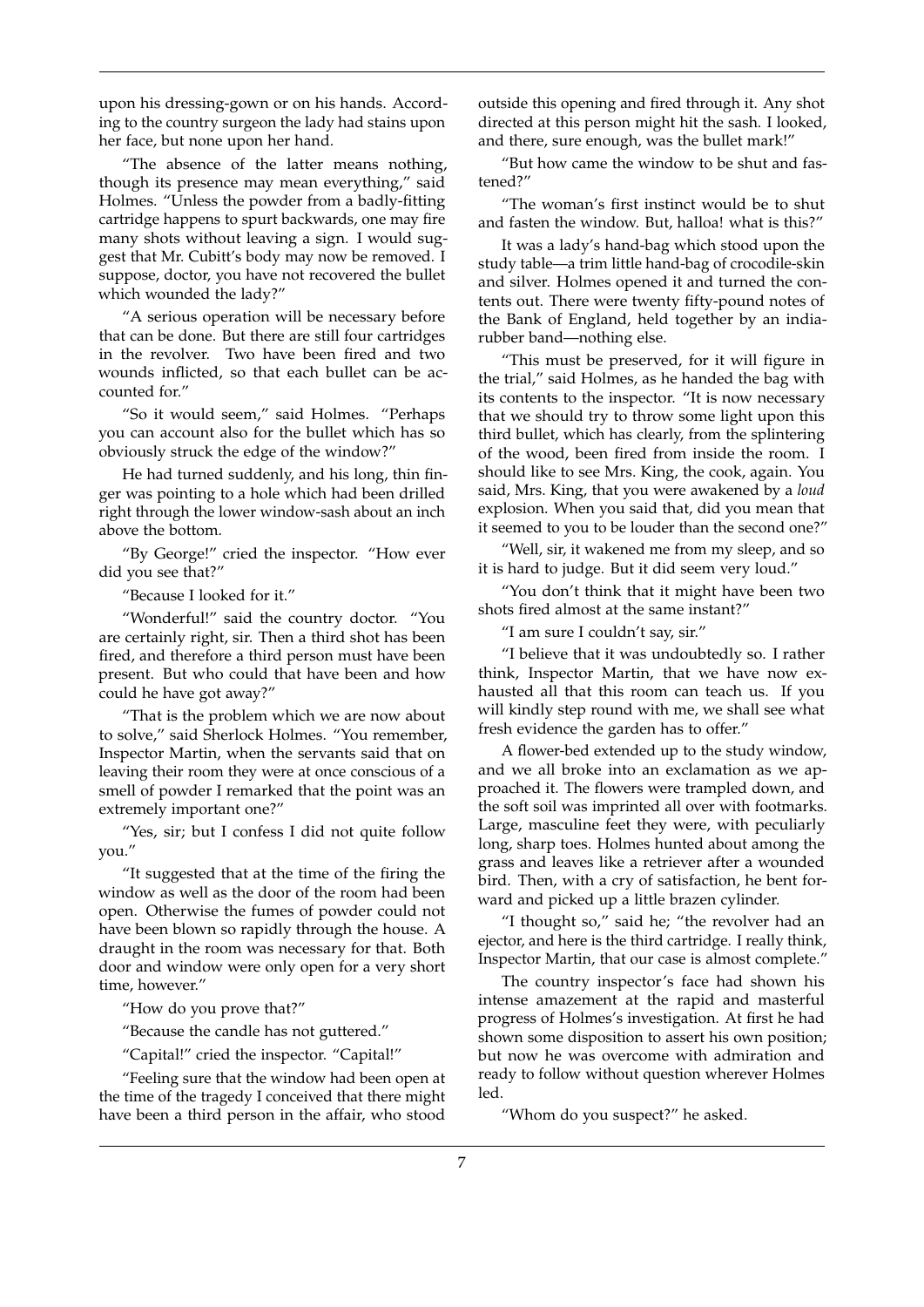"I'll go into that later. There are several points in this problem which I have not been able to explain to you yet. Now that I have got so far I had best proceed on my own lines, and then clear the whole matter up once and for all."

"Just as you wish, Mr. Holmes, so long as we get our man."

"I have no desire to make mysteries, but it is impossible at the moment of action to enter into long and complex explanations. I have the threads of this affair all in my hand. Even if this lady should never recover consciousness we can still reconstruct the events of last night and ensure that justice be done. First of all I wish to know whether there is any inn in this neighbourhood known as 'Elrige's'?"

The servants were cross-questioned, but none of them had heard of such a place. The stable-boy threw a light upon the matter by remembering that a farmer of that name lived some miles off in the direction of East Ruston.

"Is it a lonely farm?"

"Very lonely, sir."

"Perhaps they have not heard yet of all that happened here during the night?"

"Maybe not, sir."

Holmes thought for a little and then a curious smile played over his face.

"Saddle a horse, my lad," said he. "I shall wish you to take a note to Elrige's Farm."

He took from his pocket the various slips of the dancing men. With these in front of him he worked for some time at the study-table. Finally he handed a note to the boy, with directions to put it into the hands of the person to whom it was addressed, and especially to answer no questions of any sort which might be put to him. I saw the outside of the note, addressed in straggling, irregular characters, very unlike Holmes's usual precise hand. It was consigned to Mr. Abe Slaney, Elrige's Farm, East Ruston, Norfolk.

"I think, inspector," Holmes remarked, "that you would do well to telegraph for an escort, as, if my calculations prove to be correct, you may have a particularly dangerous prisoner to convey to the county jail. The boy who takes this note could no doubt forward your telegram. If there is an afternoon train to town, Watson, I think we should do well to take it, as I have a chemical analysis of some interest to finish, and this investigation draws rapidly to a close."

When the youth had been dispatched with the note, Sherlock Holmes gave his instructions to the servants. If any visitor were to call asking for Mrs. Hilton Cubitt no information should be given as to her condition, but he was to be shown at once into the drawing-room. He impressed these points upon them with the utmost earnestness. Finally he led the way into the drawing-room with the remark that the business was now out of our hands, and that we must while away the time as best we might until we could see what was in store for us. The doctor had departed to his patients, and only the inspector and myself remained.

"I think that I can help you to pass an hour in an interesting and profitable manner," said Holmes, drawing his chair up to the table and spreading out in front of him the various papers upon which were recorded the antics of the dancing men. "As to you, friend Watson, I owe you every atonement for having allowed your natural curiosity to remain so long unsatisfied. To you, inspector, the whole incident may appeal as a remarkable professional study. I must tell you first of all the interesting circumstances connected with the previous consultations which Mr. Hilton Cubitt has had with me in Baker Street." He then shortly recapitulated the facts which have already been recorded. "I have here in front of me these singular productions, at which one might smile had they not proved themselves to be the fore-runners of so terrible a tragedy. I am fairly familiar with all forms of secret writings, and am myself the author of a trifling monograph upon the subject, in which I analyze one hundred and sixty separate ciphers; but I confess that this is entirely new to me. The object of those who invented the system has apparently been to conceal that these characters convey a message, and to give the idea that they are the mere random sketches of children.

"Having once recognised, however, that the symbols stood for letters, and having applied the rules which guide us in all forms of secret writings, the solution was easy enough. The first message submitted to me was so short that it was impossible for me to do more than to say with some confidence that the symbol

### $\chi$

stood for E. As you are aware, E is the most common letter in the English alphabet, and it predominates to so marked an extent that even in a short sentence one would expect to find it most often. Out of fifteen symbols in the first message four were the same, so it was reasonable to set this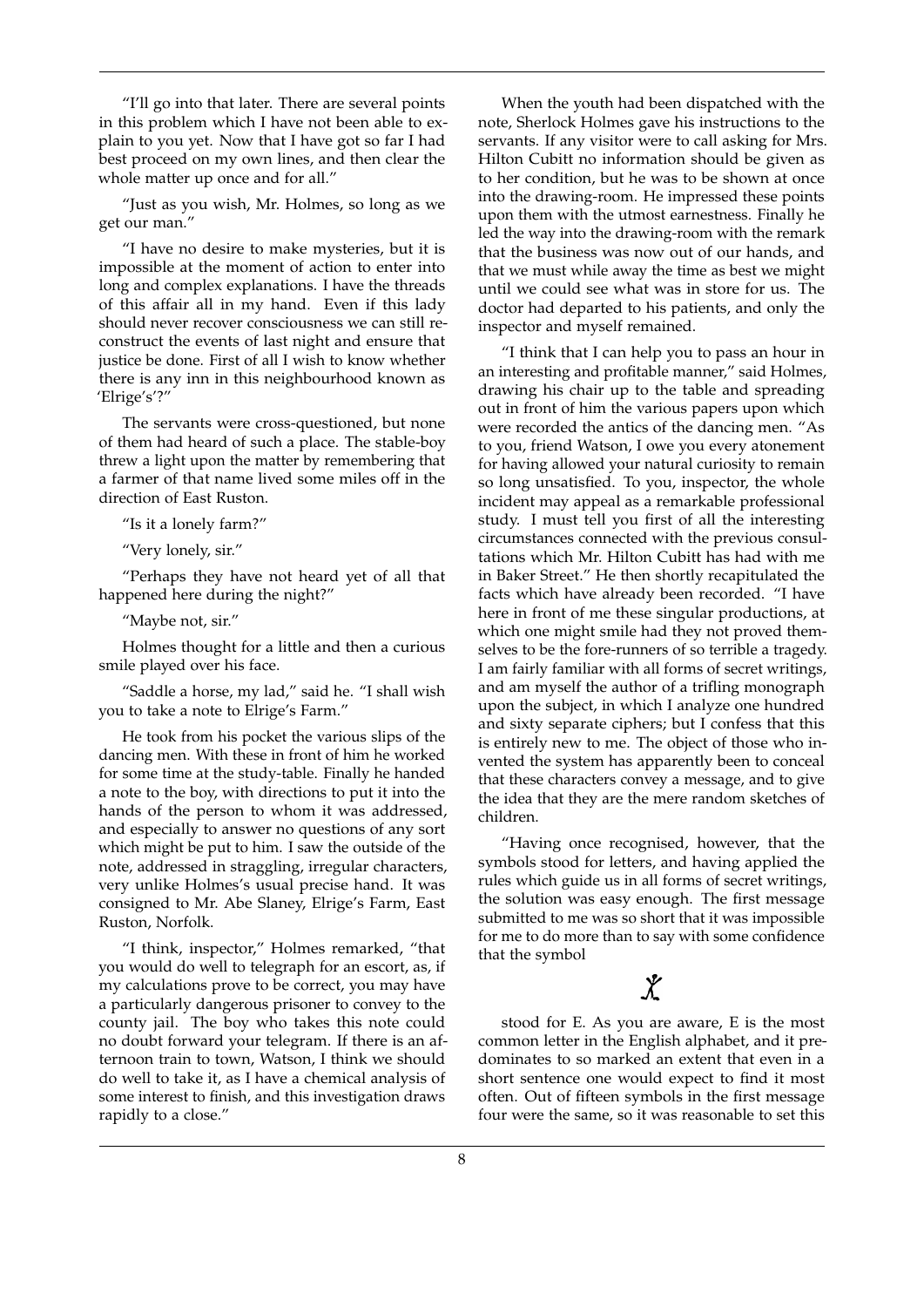down as E. It is true that in some cases the figure was bearing a flag and in some cases not, but it was probable from the way in which the flags were distributed that they were used to break the sentence up into words. I accepted this as a hypothesis, and noted that E was represented by

"But now came the real difficulty of the inquiry. The order of the English letters after E is by no means well marked, and any preponderance which may be shown in an average of a printed sheet may be reversed in a single short sentence. Speaking roughly, T, A, O, I, N, S, H, R, D, and L are the numerical order in which letters occur; but T, A, O, and I are very nearly abreast of each other, and it would be an endless task to try each combination until a meaning was arrived at. I, therefore, waited for fresh material. In my second interview with Mr. Hilton Cubitt he was able to give me two other short sentences and one message, which appeared—since there was no flag—to be a single word. Here are the symbols. Now, in the single word I have already got the two E's coming second and fourth in a word of five letters. It might be 'sever,' or 'lever,' or 'never.' There can be no question that the latter as a reply to an appeal is far the most probable, and the circumstances pointed to its being a reply written by the lady. Accepting it as correct, we are now able to say that the symbols

### 永日九

stand respectively for N, V, and R.

"Even now I was in considerable difficulty, but a happy thought put me in possession of several other letters. It occurred to me that if these appeals came, as I expected, from someone who had been intimate with the lady in her early life, a combination which contained two E's with three letters between might very well stand for the name 'ELSIE.' On examination I found that such a combination formed the termination of the message which was three times repeated. It was certainly some appeal to 'Elsie.' In this way I had got my L, S, and I. But what appeal could it be? There were only four letters in the word which preceded 'Elsie,' and it ended in E. Surely the word must be 'COME.' I tried all other four letters ending in E, but could find none to fit the case. So now I was in possession of C, O, and M, and I was in a position to attack the first message once more, dividing it into words and putting dots for each symbol which was still unknown. So treated it worked out in this fashion:

.M .ERE ..E SL.NE.

"Now the first letter *can* only be A, which is a most useful discovery, since it occurs no fewer than three times in this short sentence, and the H is also apparent in the second word. Now it becomes:—

#### AM HERE A.E SLANE.

Or, filling in the obvious vacancies in the name:—

### AM HERE ABE SLANEY.

I had so many letters now that I could proceed with considerable confidence to the second message, which worked out in this fashion:—

#### A. ELRI.ES.

Here I could only make sense by putting T and G for the missing letters, and supposing that the name was that of some house or inn at which the writer was staying."

Inspector Martin and I had listened with the utmost interest to the full and clear account of how my friend had produced results which had led to so complete a command over our difficulties.

"What did you do then, sir?" asked the inspector.

"I had every reason to suppose that this Abe Slaney was an American, since Abe is an American contraction, and since a letter from America had been the starting-point of all the trouble. I had also every cause to think that there was some criminal secret in the matter. The lady's allusions to her past and her refusal to take her husband into her confidence both pointed in that direction. I therefore cabled to my friend, Wilson Hargreave, of the New York Police Bureau, who has more than once made use of my knowledge of London crime. I asked him whether the name of Abe Slaney was known to him. Here is his reply: 'The most dangerous crook in Chicago.' On the very evening upon which I had his answer Hilton Cubitt sent me the last message from Slaney. Working with known letters it took this form:—

#### ELSIE .RE.ARE TO MEET THY GO.

The addition of a P and a D completed a message which showed me that the rascal was proceeding from persuasion to threats, and my knowledge of the crooks of Chicago prepared me to find that he might very rapidly put his words into action. I at once came to Norfolk with my friend and colleague, Dr. Watson, but, unhappily, only in time to find that the worst had already occurred."

"It is a privilege to be associated with you in the handling of a case," said the inspector, warmly. "You will excuse me, however, if I speak frankly to you. You are only answerable to yourself, but I have to answer to my superiors. If this Abe Slaney, living at Elrige's, is indeed the murderer, and if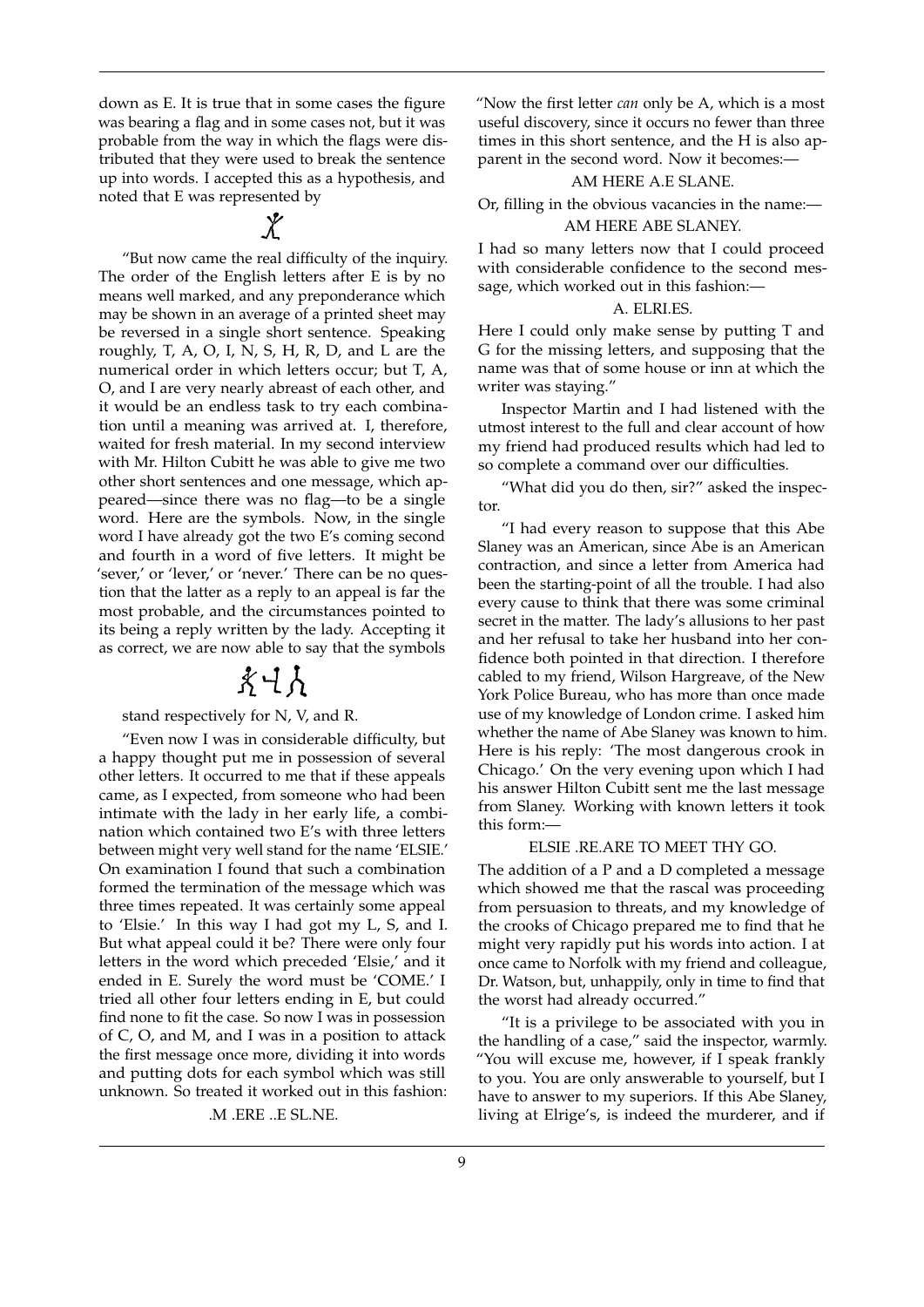he has made his escape while I am seated here, I should certainly get into serious trouble."

"You need not be uneasy. He will not try to escape."

"How do you know?"

"To fly would be a confession of guilt."

"Then let us go to arrest him."

"I expect him here every instant."

"But why should he come?"

"Because I have written and asked him."

"But this is incredible, Mr. Holmes! Why should he come because you have asked him? Would not such a request rather rouse his suspicions and cause him to fly?"

"I think I have known how to frame the letter," said Sherlock Holmes. "In fact, if I am not very much mistaken, here is the gentleman himself coming up the drive."

A man was striding up the path which led to the door. He was a tall, handsome, swarthy fellow, clad in a suit of grey flannel, with a Panama hat, a bristling black beard, and a great, aggressive hooked nose, and flourishing a cane as he walked. He swaggered up the path as if the place belonged to him, and we heard his loud, confident peal at the bell.

"I think, gentlemen," said Holmes, quietly, "that we had best take up our position behind the door. Every precaution is necessary when dealing with such a fellow. You will need your handcuffs, inspector. You can leave the talking to me."

We waited in silence for a minute—one of those minutes which one can never forget. Then the door opened and the man stepped in. In an instant Holmes clapped a pistol to his head and Martin slipped the handcuffs over his wrists. It was all done so swiftly and deftly that the fellow was helpless before he knew that he was attacked. He glared from one to the other of us with a pair of blazing black eyes. Then he burst into a bitter laugh.

"Well, gentlemen, you have the drop on me this time. I seem to have knocked up against something hard. But I came here in answer to a letter from Mrs. Hilton Cubitt. Don't tell me that she is in this? Don't tell me that she helped to set a trap for me?"

"Mrs. Hilton Cubitt was seriously injured and is at death's door."

The man gave a hoarse cry of grief which rang through the house.

"You're crazy!" he cried, fiercely. "It was he that was hurt, not she. Who would have hurt little Elsie? I may have threatened her, God forgive me, but I would not have touched a hair of her pretty head. Take it back—you! Say that she is not hurt!"

"She was found badly wounded by the side of her dead husband."

He sank with a deep groan on to the settee and buried his face in his manacled hands. For five minutes he was silent. Then he raised his face once more, and spoke with the cold composure of despair.

"I have nothing to hide from you, gentlemen," said he. "If I shot the man he had his shot at me, and there's no murder in that. But if you think I could have hurt that woman, then you don't know either me or her. I tell you there was never a man in this world loved a woman more than I loved her. I had a right to her. She was pledged to me years ago. Who was this Englishman that he should come between us? I tell you that I had the first right to her, and that I was only claiming my own."

"She broke away from your influence when she found the man that you are," said Holmes, sternly. "She fled from America to avoid you, and she married an honourable gentleman in England. You dogged her and followed her and made her life a misery to her in order to induce her to abandon the husband whom she loved and respected in order to fly with you, whom she feared and hated. You have ended by bringing about the death of a noble man and driving his wife to suicide. That is your record in this business, Mr. Abe Slaney, and you will answer for it to the law."

"If Elsie dies I care nothing what becomes of me," said the American. He opened one of his hands and looked at a note crumpled up in his palm. "See here, mister," he cried, with a gleam of suspicion in his eyes, "you're not trying to scare me over this, are you? If the lady is hurt as bad as you say, who was it that wrote this note?" He tossed it forwards on to the table.

"I wrote it to bring you here."

"You wrote it? There was no one on earth outside the Joint who knew the secret of the dancing men. How came you to write it?"

"What one man can invent another can discover," said Holmes. "There is a cab coming to convey you to Norwich, Mr. Slaney. But, meanwhile, you have time to make some small reparation for the injury you have wrought. Are you aware that Mrs. Hilton Cubitt has herself lain under grave suspicion of the murder of her husband, and that it was only my presence here and the knowledge which I happened to possess which has saved her